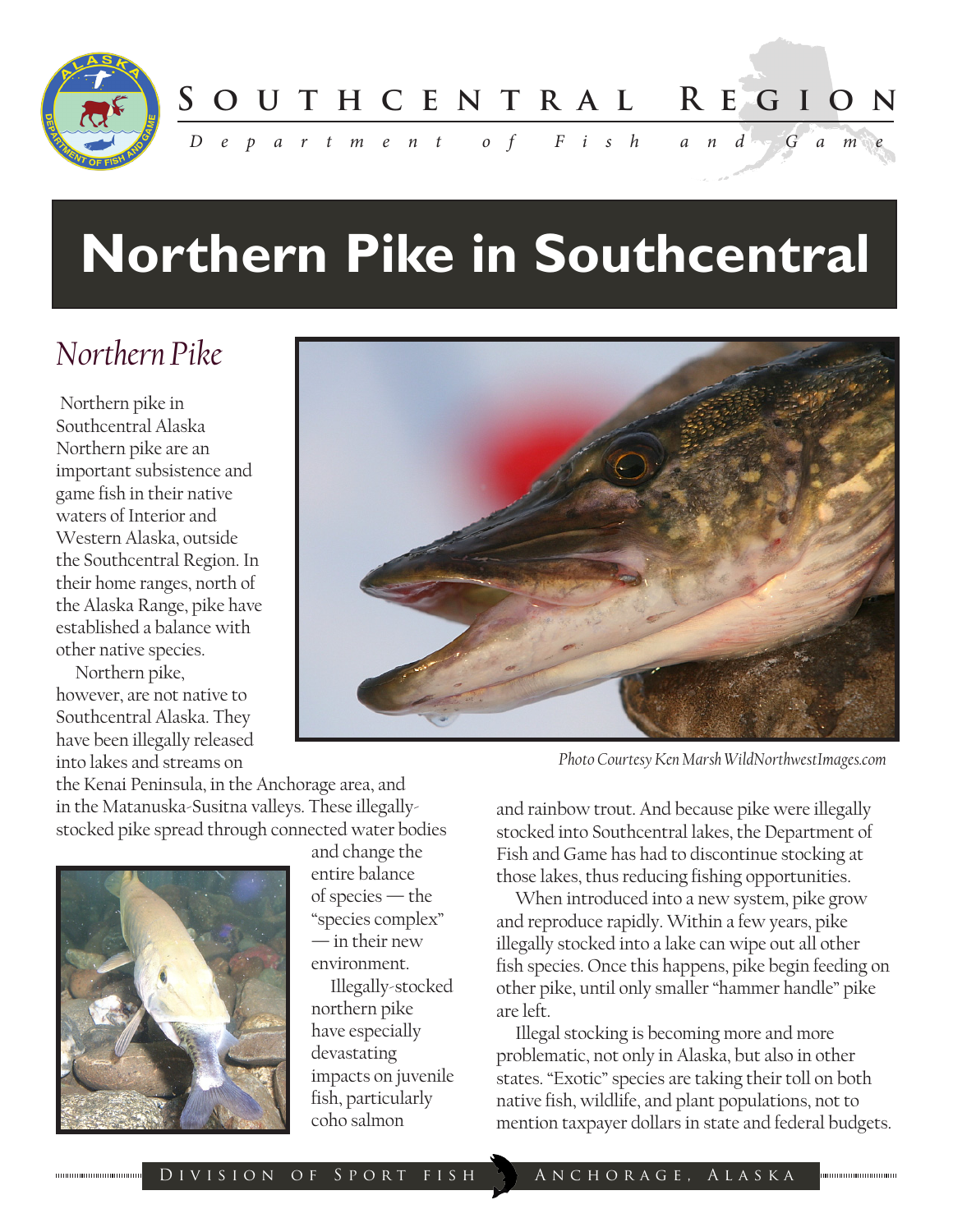#### Fish transport and stocking laws

 At the time of statehood, Alaska adopted laws affecting the introduction of non-native species. Alaska now has some of the toughest laws in the United States governing the movement of fish and wildlife. Even the Department of Fish and Game must obtain permits before moving and stocking fish.

• **IT IS ILLEGAL to move or transport any live fish from the waters of Alaska without a permit from the Department of Fish and Game.** You are also not allowed to introduce any live fish into the waters of Alaska without a permit from the Department of Fish and Game. These actions are against the law, and are punishable by fines and/or a year in prison.

• No live fish (other than tropical fish for aquariums) are permitted to enter Alaska.

• No live fish are allowed to be used as bait in fresh waters.

#### How you can help

 Recognize your Southcentral Alaska fisheries are at risk from illegally-introduced pike! There are significant concerns to freshwater productivity for juvenile salmon and native species.

Catch and keep pike

Your fishing efforts can directly reduce the impact pike have on both native and stocked fish. There is evidence that intensive fishing can help reduce pike. In a few lakes, anglers have been able to catch 80-90% of pike over 12 inches.

 We encourage anglers to catch and retain as many pike as possible, keeping in mind that Alaska's laws are strict about wasting sport-caught fish. If you can't eat all the pike you catch, clean them and donate them to an appropriate charity.

 Local food banks or homeless shelters, for example, may welcome such donations.

### REPORT ILLEGAL STOCKING!

Alaska Fish & Wildlife **Safeguard** 1-800-478-3377 or your local Alaska State Troopers office

#### Feeding habits

 Northern pike are known to travel extensively in search of food. They will attempt to eat any prey up to (and sometimes over) one-half their own size.

 One study on the Susitna River indicated pike prefer to eat juvenile fish, including rainbow trout, coho and sockeye salmon, and other pike. Stomach contents of Southcentral Alaska pike have also revealed insects, rodents, ducklings, muskrats, and young beavers.

#### Size and growth

 In the Susitna drainage system, anglers have harvested pike in the 20-pound (39 - 43 inches) range, with occasional pike caught in the 30-pound range (47-52 inches). In February 1997, a pike 54 inches long and just a few ounces shy of the state record of 38 pounds, was caught in Red Shirt Lake.

 Generally, though, the size of harvested northern pike is decreasing.

The Nancy Lake canoe system, which includes



These opportunities funded in part by Federal Aid in Sport Fish and Wildlife Restoration.

 The Alaska Department of Fish and Game administers all programs and activities free from discrimination based on race, color, national origin, age, sex, religion, marital status, pregnancy, parenthood, or disability. The department administers all programs and activities in compliance with Title VI of the Civil Rights Act of 1964, Section 504 of the Rehabilitation Act of 1973, Title II of the Americans with Disabilities Act of 1990, the Age Discrimination Act of 1975, and Title IX of the Education Amendments of 1972.

 If you believe you have been discriminated against in any program, activity, or facility, or if you desire further information please write to ADF&G, P.O. Box 115526, Juneau, AK 99811-5526; U.S. Fish and Wildlife Service, 4040 N. Fairfax Drive, Suite 300 Webb, Arlington, VA 22203; or O.E.O., U.S. Department of the Interior, Washington DC 20240. For information on alternative formats for this and other department publications, please contact the department ADA Coordinator at (voice) 907-465-6077, (TDD) 907-465-3646, or (FAX) 907-465-6078.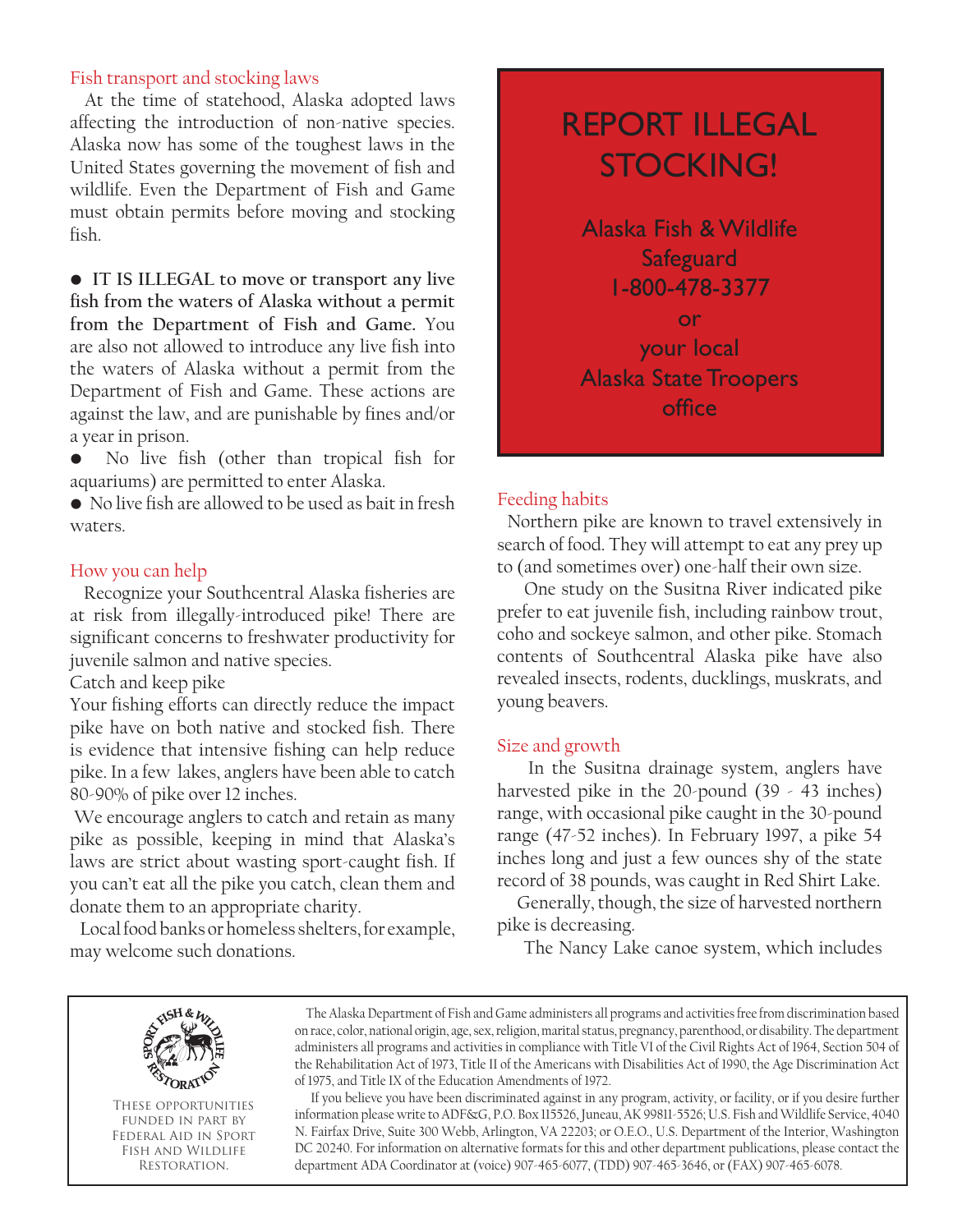

more than 20 lakes, is one of the systems where the size of harvested pike has declined. In examining stomach contents from more than 100 northern pike captured in this system during August 1995, almost 95% contained only insects, indicating favorite food items (other fish) are scarce.

 At one time this system produced fine catches of rainbow trout, grayling and salmon, but during two weeks of test netting in 1995 and 1996, only pike, a few suckers, sticklebacks, and one whitefish were caught.

#### Southcentral pike management

 Some Southcentral anglers prefer that ADF&G manage northern pike for a trophy fishery. Other anglers have recognized that pike are decimating popular fisheries for salmon and trout and want all the pike completely eliminated.

 Northern pike create somewhat of a dilemma to fishery managers. How can we hold pike impacts on other species to an acceptable level while at the same time maintain a well-balanced pike fishery for

*Photo Courtesy Ken Marsh WildNorthwestImages.com*

those who enjoy it?

 The threat to a productive pike fishery is that anglers are primarily interested in keeping large fish. Anglers are encouraged to catch and retain as many pike 20 inches or smaller as possible to help maintain a pike fishery.

#### Regulations

 Regulations are different for each waterway you fish. In Southcentral Alaska, northern pike often have more liberal limits and more gear types allowed. This is not the case in the rest of Alaska, so please read the regulation booklet before heading out to fish.

 Generally, there are no bag and possession limits for northern pike in Southcentral Alaska waters. In most Southcentral waters, anglers may use spears, bow and arrow, bait, spinning tackle, and fly-fishing gear. On a few lakes in the Susitna/West Cook Inlet area and on the Kenai Peninsula, icefishing anglers can use five lines when fishing for northern pike.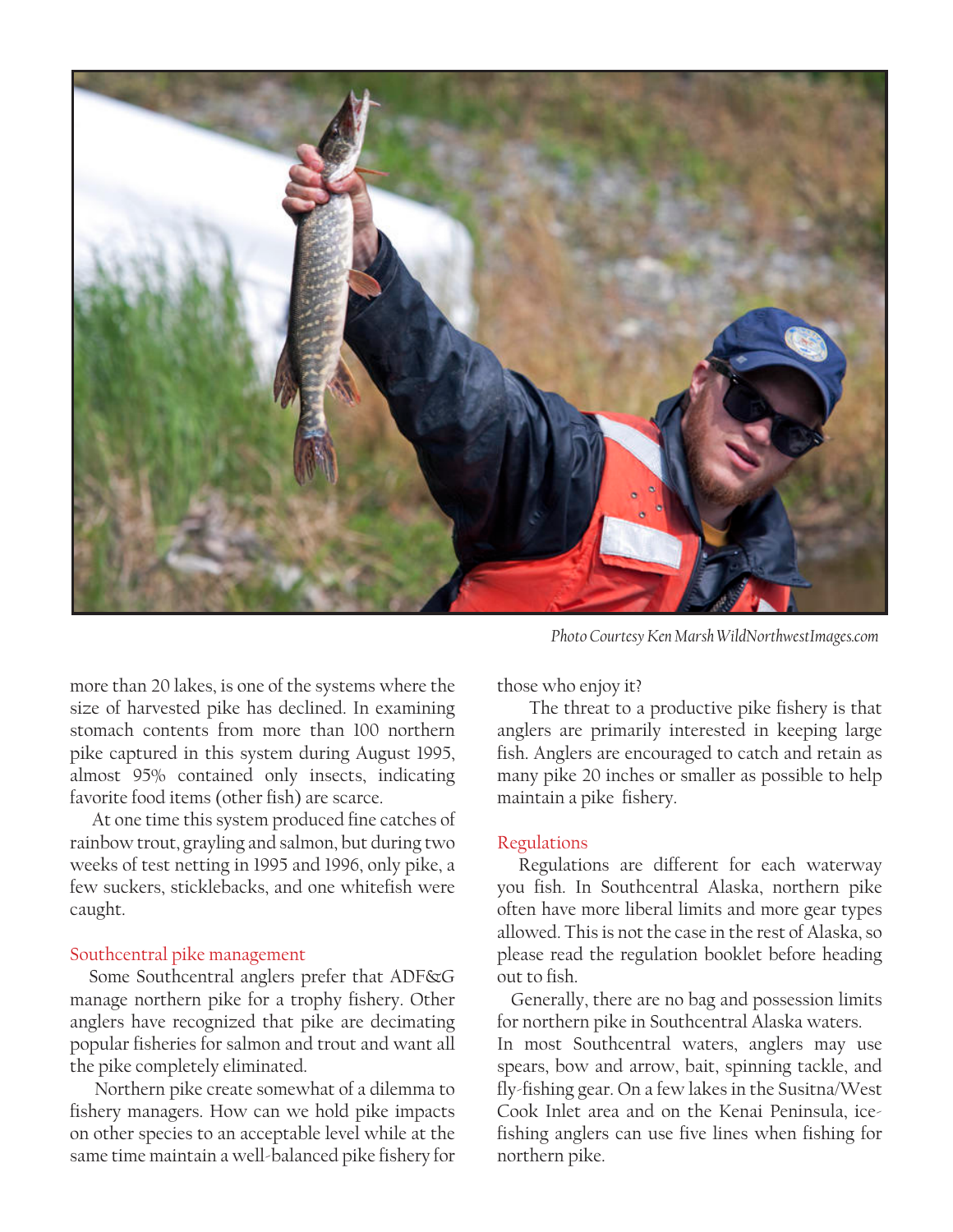

*Photo Courtesy Ken Marsh WildNorthwestImages.com*

#### Sport fishing for northern pike

 Northern pike are sought by sport anglers because of their size potential and fierce strikes.

 With the rise of pike populations, sport fishing for northerns has also increased in the rivers and lakes of Southcentral Alaska. In the last five years alone, inquiries to the Alaska Department of Fish & Game about northern pike fishing have increased tenfold.

 Anglers are also becoming more aware of the area's pike population. During the last 10 years, angler catches have nearly tripled.

#### Where are the pike?

 In Upper Cook Inlet drainages, northern pike were not present before the 1950s. They were probably able to gain a stronghold in the Susitna River drainage through a series of illegal stockings.

 However, in 1997 and 1998, the harvest of northern pike from the Matanuska-Susitna valleys surpassed the harvest from the state's interior areas, which was previously the leader, and a region where indigenous pike populations are found.

 The Susitna River drainage covers tens of thousands of square miles, and contains myriad shallow lakes, sloughs, and clearwater tributaries, many of which are prime northern pike spawning and rearing habitats. Pike have been documented in scores of lakes and streams in the Susitna River drainage.

 A list of known and suspected pike waters is provided in this handout. For more information, see the Sport Fish Division Web site at www.adfg. alaska.gov/region2/lakemaps/pikewaters.cfm

Not much is known about northern pike

populations on the Kenai Peninsula. Soldotna Creek, Scout Lake, and Stormy Lake have pike populations.

 Northern pike are now established in the Moose River drainage. The Mackey Lakes also have pike, but public access to those lakes is difficult. A dead pike was found at the confluence of the Russian and Kenai rivers in 2000.

 Several lakes in the Anchorage area have illegally-introduced pike. Stocking has been stopped or reduced at these lakes and a reclamation program implemented.

#### Fishing techniques

 The highest catch rates and best fishing opportunities are in lakes and

streams right after ice-out. Pike are spawning at this time, and they become more aggressive. Also, after spawning, pike are actively rebuilding fat reserves reduced by the long winter months as well as the rigors of spawning.

 Pike tend to stay in weedy waters full of snags. When sending lures below the surface, choose strong tackle and/or weedless hooks, so that you have a better chance of recovering your lure when you get snagged up.

 Top-water lures are an option in heavily weeded areas, and are good producers.

 Large, bright spinners, spoons, diving plugs, and surface plugs all work well for northern pike .

 "Buzz baits," or spinner baits, are becoming more popular, as are top-water poppers. Try a fast retrieve and watch the action.

 Herring suspended under a bobber also works well. Remember: Wait to set the hook until you are sure the pike has swallowed the bait.

 Whatever lure you choose, a steel leader ensures sharp pike teeth will not cut through your line.

Ice fishers prefer fresh herring as bait (in waters where bait is legal). A popular setup is a flasher fished above a baited hook, which is tied above a weight. Also, try jigging with spoons or jigs in shallow waters. Decoys also work well when jigged.

 Fly-fishing anglers use heavier salmon rods so they can throw bulky salmon smolt, frog, or mouse imitations fished on 20-pound-test or 40-poundtest wire tippets. Sinking line or floating lines are effective, depending on the type of fly used.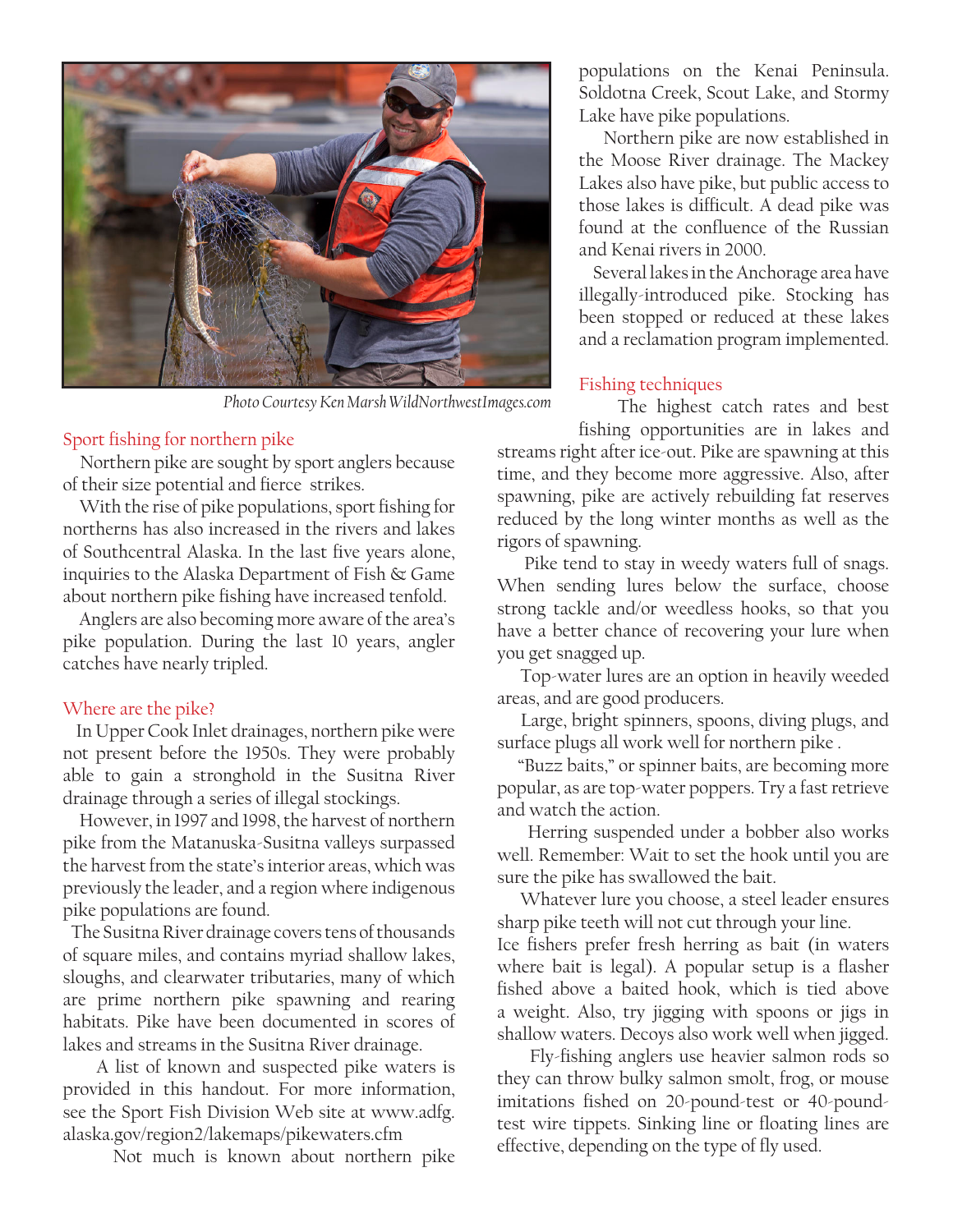### Confirmed and Reported Pike Waters in Southcentral

#### **Susitna Basin Lakes**

- Alexander Creek
- 1. Alexander Lake (see
- special regulations)
	- 2. Sucker Lake
	- 3. Trail Lake
	- 4. Rabbit Lake
- **Lower Susitna**
	- 1. Figure 8 Lake
	- 2. Flathorn Lake

#### **Mid -Susitna**

- 1. Ding Dong
- 2. Lady Slipper
- 3. Lockwood Lake
- 4. Unnamed
- 5. Unnamed
- 6. Unnamed
- 8. Vern Lake
- 9. Witsol Lake
- 10. Witsoe Lake

#### **Yentna River**

- 1. Bulchitna Lake
- 2. Cabin Lake
- 3. Chelatna Lake
- 4. Dog Leg
- 5. Donkey Lake
- 6. Fish Creek Lake 1
- 7. Fish Creek Lake 2
- 8. Fish Creek Lake 3
- 9. Fish Creek Lake 4
- 10. Hewitt Lake
- 11. Pear Lake
- 12. Stickleback Lake
- 13. Whiskey Lake

#### **Skwentna River**

- 1. Bob Lake (Shell Creek drainage)
- 2. Eight Mile Lake
- 3. No Name (east of Shell Lake)
- 4. No Name (Herk Strip)
- 5. One Stone Lake
- 6. Seven Mile Lake
- 7. Shell Lake

#### **Deshka River**

- 1. Amber Lake
- 2. Kroto Lake
- 3. Neil Lake
- 4. No Name Lake
- 5. No Name (1mi SW
- Parker Lake)
- 6. No Name (2mi SW Parker Lake) 7. No Name (Moose
- Creek)
- 8. No Name (Moose Creek)
- 9. Parker Lake
- 10. Rocky Lake
- 11. Trapper Lake

#### **Upper Susitna**

- 1. Caswell Lake\*
- 2. Fish Lake\*
- 3. Kashwitna Lake\*
- 4. Sawmill Lake\*
- 5. Swan Lake

#### **Nancy Lake Area**

- 1. Ardaw Lake
- 2. Bains Pond #1
- 3. Bains Pond #2
- 4. Bains Pond #3
- 5. Big No Luck Lake
- 6. Candle Stick Lake
- 7. Char Lake
- 8. Chicken Lake
- 9. Cow Lake
- 10. Echo Pond #1
- 11. Echo Pond #2
- 12 Echo Pond  $\#3$
- 13. Frazer Lake
- 14. James Lake
- 15. Little Chicken
- 16. Little Frazer Lake
- 17. Little No Luck Lake
- 18. Lynx Lake
- 19. Milo Lake
- 20. North Rolly Lake
- 21. Owl Lake
- 22. Phoebe Lake
- 23. Red Shirt Lake
- 24. South Rolly Lake
- 25. Tanaina Lake 26. Nancy Lake

#### **Susitna Tributaries**

- 1. Alexander Creek
- 2. Anderson Creek\*
- 3. Birch Creek\*
- 
- 4. Bottle Creek 5. Caswell Creek
- 6. Chulitna River\*
- 7. Deshka River

8. Donkey Creek

5. Threemile

**Mat-Su Valley Lakes** 1. Crystal Lake 2. Finger Lake 3. Horseshoe Lake (Little Susitna)

4. Long Lake

(Willow area) 5. Memory Lake 6. Rainbow Lake\* 7. Wasilla Lake 8. Anderson Lake 9. Wallace Lake 10. Big Lake 11. Baptist Pond **Anchorage Lakes**

1. Campbell Lake 2. Gwen Lake 3. Lower Fire Lake 4. Otter Lake 5. Sand Lake 6. Upper Fire Lake **Kenai Peninsula Lakes** 1. Denise Lake 2. Derks Lake

(Soldotna Creek)

(Soldotna Creek)

(Soldotna Creek)

(Soldotna Creek) 12. Tote Road Lakes (Including the 5 flowage-linked lakes near Stubble

9. Stormy Lake 10. Tree Lake

11. Union Lake

field Road) 13. Engumen Lake\* 14. Soldotna Creek 15. Kenai River

3. Egumen Lake (Moose River) 4. Mackey lakes, East and West 5. Moose River 6. Peterson Lake\* 7. Scout Lake 8. Sevena Lake

(Tukhallah Lake)

- 9. Eightmile Creek 10. Fish Creek
- (Flathorn)

13. Hewitt Creek 14. Indian (Chulitna)\* 15. Indian Creek (Yentna) 16. Johnson Creek 17. Kutna Creek (Yentna) 18. Lake Creek 19. Montana Creek 20. Moose Creek 21. Otter Creek 22. Rabideux Creek 23. Rolly Creek 24. Shell Creek 25. Skwentna River 26. Sucker Creek 27. Sunshine Creek\* 28. Talachulitna Creek\* 29. Trapper Creek 30. Trapper

11. Fish Creek (Kroto) 12. Fish Lake Creek

(Talkeetna)\*

(Lower Susitna) 33. Wiggel Creek\* 34. Witsoe Creek 35. Yentna River **Knik Arm Drainages** 1. Fire Creek 2. Fish Creek (Big Lake) 3. Jim Lake 4. Knik Lake

5. Little Susitna River 6. Meadow Creek (Big Lake) 7. Mink Creek 8. Swan Lake\* **West Cook Inlet** 1. Chuit River 2. Chuitbunga Lake 3. Nikolai River 4. Threemile

(Tukhallah Creek)

31. Tokositna 32. Unnamed